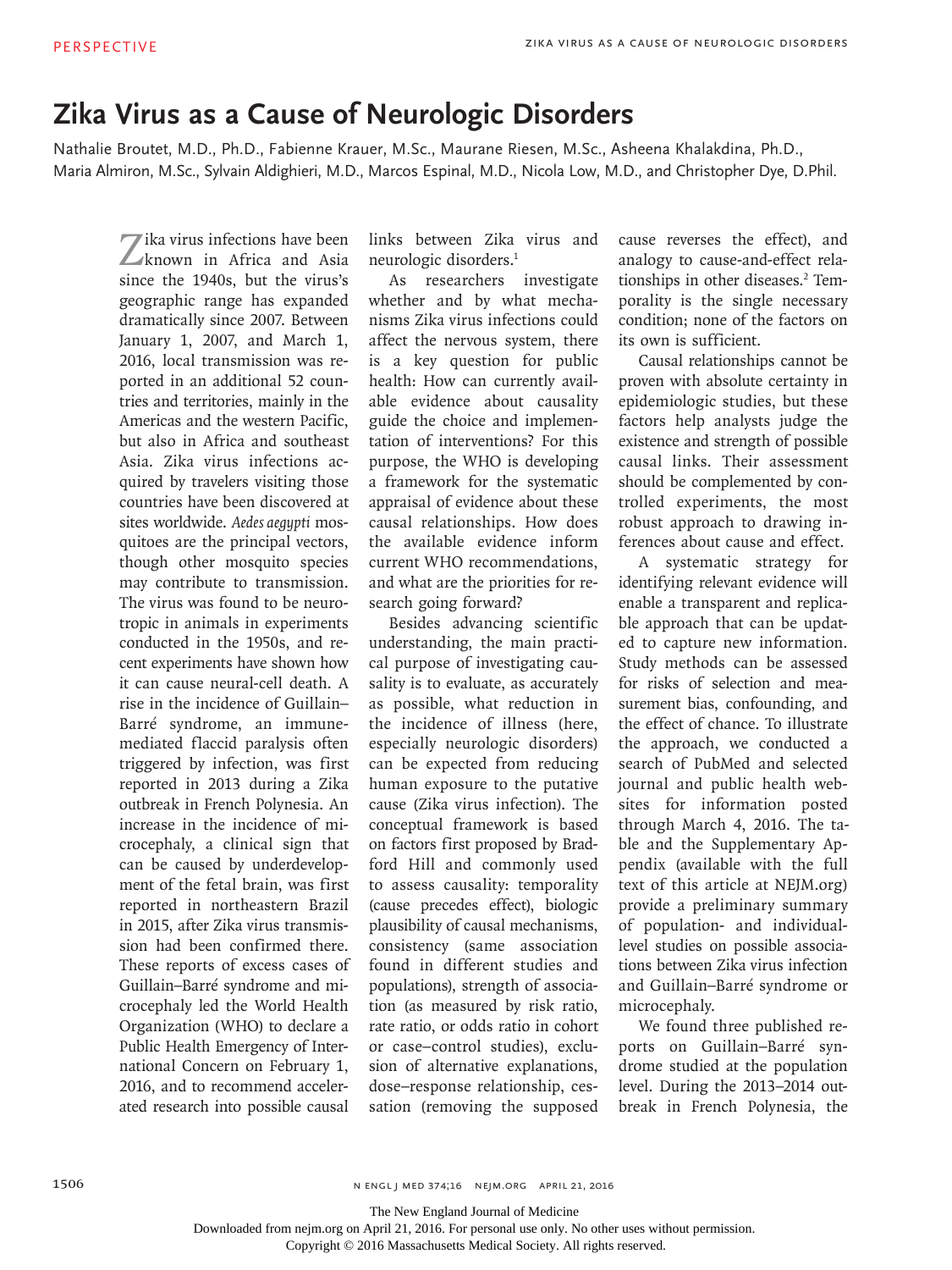| Study Type                     | (Yr of Publication)<br>Countries                      | Studies<br>No.of         | Main Findings                                                                                                                                                                                                                                                                                                                                                             | Strengths                                                                                                                            | Weaknesses                                                                                                                           |
|--------------------------------|-------------------------------------------------------|--------------------------|---------------------------------------------------------------------------------------------------------------------------------------------------------------------------------------------------------------------------------------------------------------------------------------------------------------------------------------------------------------------------|--------------------------------------------------------------------------------------------------------------------------------------|--------------------------------------------------------------------------------------------------------------------------------------|
| Guillain-Barré syndrome        |                                                       |                          |                                                                                                                                                                                                                                                                                                                                                                           |                                                                                                                                      |                                                                                                                                      |
| Ecologic                       | (2015), Pacific<br>Islands (2016)<br>French Polynesia | 2                        | French Polynesia: 8750 suspected Zika cases; 52% of 885 tested<br>Zika-positive in saliva or blood; 73 with neurologic or auto-<br>immune complications, including GBS; Pacific islands: AFP<br>surveillance in children not associated with Zika emergence                                                                                                               | French Polynesia: temporal<br>Pacific island countries<br>ecologic association;<br>studies cover severa                              | dren only and aggregated<br>AFP surveillance in chil<br>Mostly clinical diagnoses;<br>to yearly level                                |
| Surveillance                   | Venezuela (2016)<br>Brazil, Colombia,<br>El Salvador, | $\overline{\phantom{0}}$ | GBS cases in countries with reported Zika virus circulation:<br>Brazil, 1708; Colombia, 201; El Salvador, 118 in 6 wk<br>(vs. monthly average of 15); Venezuela, 252 in 1 mo                                                                                                                                                                                              | Covers multiple countries in<br>the Americas                                                                                         | cases; inconsistent or no<br>port of numbers of Zika<br>Ecologic association; no re-<br>GBS comparison data                          |
| Case reports                   | (2014), Puerto Rico<br>French Polynesia<br>(2016)     | $\sim$                   | Patients with rash followed by GBS diagnosis; serum positive<br>for ZIKV IgM; some other infections excluded in one case                                                                                                                                                                                                                                                  | Laboratory-confirmed ZIKV<br>infections                                                                                              | Other infections not com-<br>pletely excluded                                                                                        |
| Case-control                   | French Polynesia (2016)                               | $\overline{\phantom{0}}$ | bodies, GBS vs. control group 1: OR, 59.7 (95% CI, 10.4-00)<br>Cases: 42 people hospitalized with GBS during Zika outbreak;<br>ness in same period; control group 2: 70 patients with RT-<br>PCR-confirmed ZIKV infection; comparison of ZIKV anti-<br>control group 1: 98 hospital inpatients with nonfebrile ill-                                                       | Two control groups; strong<br>association                                                                                            | other infections investi-<br>DENV and ZIKV; few<br>Cross-reactivity between<br>gated                                                 |
| Microcephaly                   |                                                       |                          |                                                                                                                                                                                                                                                                                                                                                                           |                                                                                                                                      |                                                                                                                                      |
| Ecologic                       | Brazil: Paraíba, Bahia<br>(2016)                      | 2                        | Paraíba: retrospective review 2012-2015: 16,208 births; higher-<br>ecologic association between reports of acute rash, March-<br>June 2015 and microcephaly cases October 2015-January<br>than-expected (2-8%) incidence of microcephaly; Bahia:<br>2016                                                                                                                  | Temporal associations; large<br>data suggest association<br>number of births; Bahia<br>with late first and early<br>second trimester | no confirmed Zika cases;<br>alternative explanations<br>Ecologic associations only;<br>not excluded                                  |
| Case reports or<br>case series | French Polynesia (2015)                               | $\overline{\phantom{0}}$ | cases of congenital brain malformations, including micro-<br>Retrospective review of 2013-2014 Zika outbreak period: 17<br>cephaly                                                                                                                                                                                                                                        | Zika outbreak; other con<br>genital brain abnormali-<br>Temporal association with<br>ties observed                                   | most not tested for ZIKV;<br>infection; retrospective;<br>No documented maternal<br>no control group                                 |
| Case reports or<br>case series | Brazil: several states<br>$(2015 - 2016)$             | ⊟                        | toms (laboratory-confirmed in 1 of 3 tested); 9 with ZIKV<br>Cases of microcephaly, 70 with history of maternal symp-<br>in amniotic fluid, fetal or neonatal brain; 4 with ZIKV in<br>brain but not other organs<br>93                                                                                                                                                   | fetal or neonatal brain tis-<br>Biologic evidence of ZIKV in<br>sues and neurotropism                                                | sures were self-reported;<br>tions not always exclud-<br>Most maternal ZIKV expo-<br>other congenital infec-<br>ed; no control group |
| Case reports or<br>case series | Various countries<br>(2016)                           | $\overline{\phantom{0}}$ | all laboratory-confirmed recent ZIKV infection; 2 early preg-<br>9 Women returning to United States from Zika-affected coun-<br>tries, August 2015-February 2016; all reported symptoms,<br>nancy losses, 2 terminations, 1 microcephaly, 2 healthy<br>newborns, 2 still pregnant                                                                                         | logic evidence of mater-<br>Temporal association; bio-<br>nal ZIKV infections                                                        | Alternative explanations not<br>excluded; no control<br>dno.a                                                                        |
| Cohort study                   | Brazil: Rio de Janeiro<br>(2016)                      | $\overline{}$            | RT-PCR; ultrasound normal in all 16 ZIKV-negative women;<br>all stages of pregnancy (29%); microcephaly mostly in as-<br>ultrasound abnormal in 12 of 42 ZIKV-positive women at<br>88 Women with rash during pregnancy, 72 ZIKV-positive on<br>sociation with intrauterine growth restriction                                                                             | logic evidence; strong as-<br>sociation with abnormal<br>Temporal association; bio-<br>ultrasound or neonatal<br>outcome             | congenital infections not<br>presumed to have other<br>Small study; control group<br>causes for rash; some<br>excluded               |
|                                |                                                       |                          | * References and a more detailed version of this table are provided in the Supplementary Appendix, available with the full text of this article at NEJM.org. AFP denotes acute flaccid paraly<br>sis, CI confidence interval, DENV dengue virus, GBS Guillain-Barré syndrome, OR odds ratio, RT-PCR reverse transcription-polymerase chain reaction, and ZIKV ZIka virus. |                                                                                                                                      |                                                                                                                                      |

1507

The New England Journal of Medicine

n engl j med 374;16 nejm.org April 21, 2016

Downloaded from nejm.org on April 21, 2016. For personal use only. No other uses without permission.

Copyright © 2016 Massachusetts Medical Society. All rights reserved.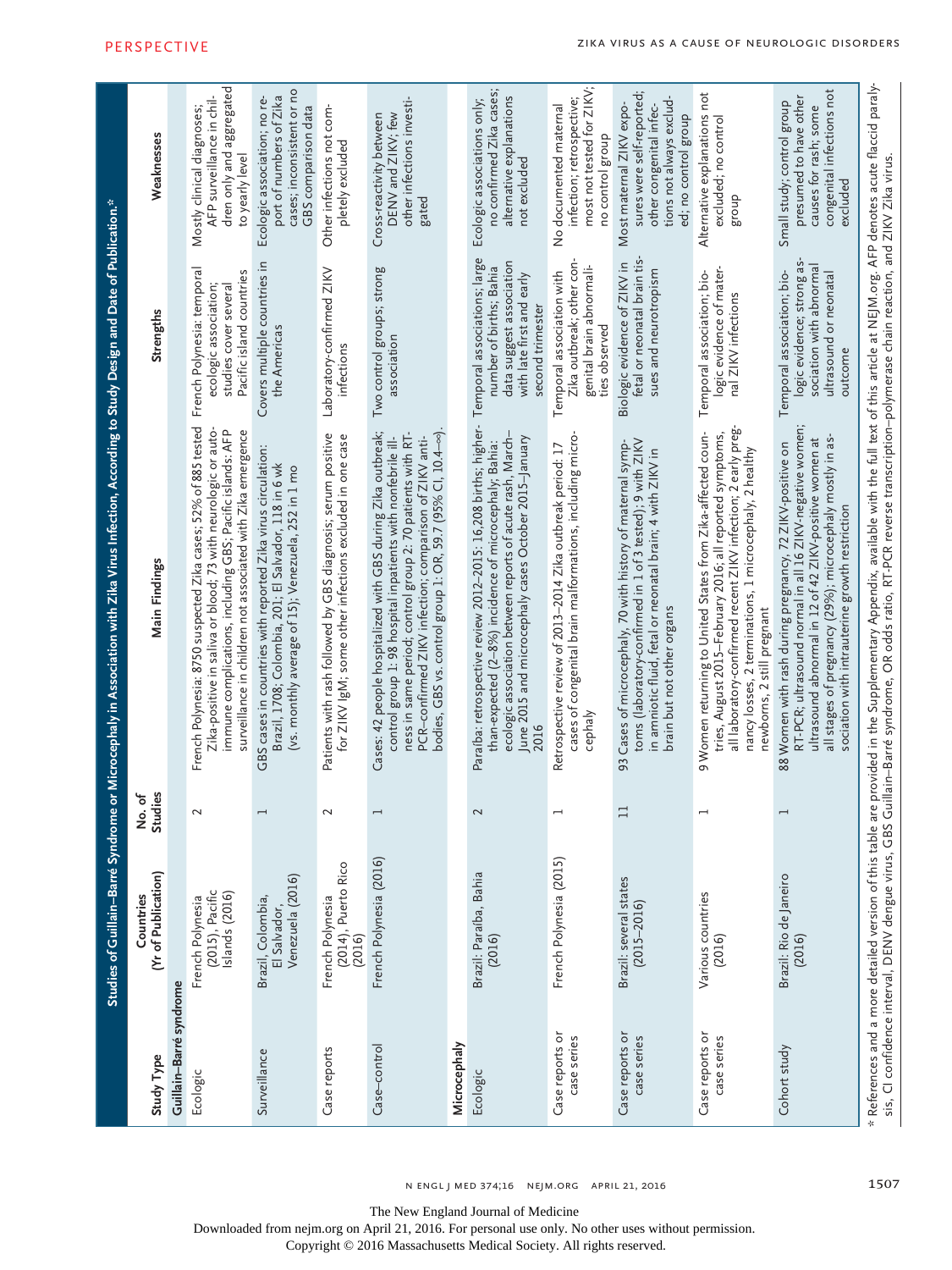rise and fall of Zika virus infections was followed by a similar rise and fall in the incidence of Guillain–Barré syndrome, with a delay of about 3 weeks.3 In the Americas, Guillain–Barré syndrome in the presence of Zika virus has now been reported to the WHO from Brazil, Colombia, El Salvador, Martinique, Panama, Puerto Rico, Suriname, and Venezuela, but we found no reports from these countries linking the syndrome with trends in Zika virus infections.

One study of microcephaly showed a higher-than-expected incidence in the state of Paraíba, Brazil, during the period when Zika transmission began, but data on the timing of Zika infections were not available (see table). In the state of Bahia, Brazil, an outbreak of cases of acute rash, suspected to be Zika virus disease, was followed by an increase in cases of microcephaly. Additional surveillance data describing the temporal relationship between Zika infections and neurologic disorders are likely to be published soon. Some recent epidemiologic observations invite further investigation: microcephaly has been reported in association with Zika infection in Brazil, but not yet in neighboring countries, perhaps because it is still too soon after the introduction of the virus. An outbreak of Zika virus infection in Cape Verde during 2015–2016 involving thousands of cases and possibly caused by an African strain of the virus has not been linked to any neurologic disorders.4

At the level of individual patients, we found 3 studies on Guillain–Barré syndrome and 14 on microcephaly. The only published case–control study showed, among other results, that 41 of 42 patients with Guillain–Barré syndrome diagnosed during the 2013–2014 outbreak in French Polynesia (98%) were carrying Zika virus antibodies, as compared with 35 of 98 hospitalized controls (odds ratio, 59.7; 95% confidence interval, 10.4 to  $\infty$ ).<sup>3</sup> Serologic tests excluded some other infectious triggers for Guillain–Barré syndrome, and there was no association between the syndrome and exposure to dengue, which has the same mosquito vector and was circulating at the same time as the Zika virus outbreak.

One prospective study has compared ultrasound findings in pregnant women with confirmed Zika virus disease and in women with rash apparently from other causes (see table). Ultrasound findings were abnormal, including indications of microcephaly, in 12 of 42 women with Zika virus disease and were normal in all 16 women with no Zika virus disease. Eleven other reports, published between November 2015 and February 2016, involved a total of 93 neonates or fetuses with microcephaly, all in, or linked to, Brazil. In 9 of the 93 cases, Zika infection was detected in fetal or neonatal brain tissue or in amniotic fluid. In 4 cases, Zika virus was found in the brain but not in other organs on postmortem examination. In most case reports or case series, other infections and toxic exposures known to cause microcephaly were not completely excluded. One additional report compiled after the Zika virus outbreak in French Polynesia identified 17 cases of fetal or neonatal brain malformations, which included a number of cases of microcephaly.

The prevailing uncertainty about Zika virus infection and its consequences is now driving a vigorous program of research. One case–control study of Guillain– Barré syndrome and one cohort study of pregnant women described above provide evidence for a causal link. However, most of the data summarized here derive from studies whose designs are typically classified as weak, and the data are not entirely consistent. The available data are mainly observations regarding temporal associations between infection and disease from routine population surveillance and clinical and pathological studies of single cases or groups of cases. Such data are essential for the discovery of new phenomena and as a source of testable hypotheses about cause and effect,<sup>5</sup> but a more comprehensive approach to causality is needed. The WHO framework will set out research questions to address the various dimensions of causality as they apply to Zika virus and neurologic disorders and will ensure a systematic review of the literature to synthesize the evidence. Further case–control and cohort studies are already under way to fill critical knowledge gaps.

Even with limited evidence linking Zika virus to neurologic disorders, the severe potential risks demand decisive, immediate action to protect public health. The WHO recommends applying key interventions such as intensive mosquito control; personal protection against mosquito bites; provision of appropriate clinical care for all patients with Guillain–Barré syndrome and for

n engl j med 374;16 nejm.org April 21, 2016

The New England Journal of Medicine

Downloaded from nejm.org on April 21, 2016. For personal use only. No other uses without permission.

Copyright © 2016 Massachusetts Medical Society. All rights reserved.